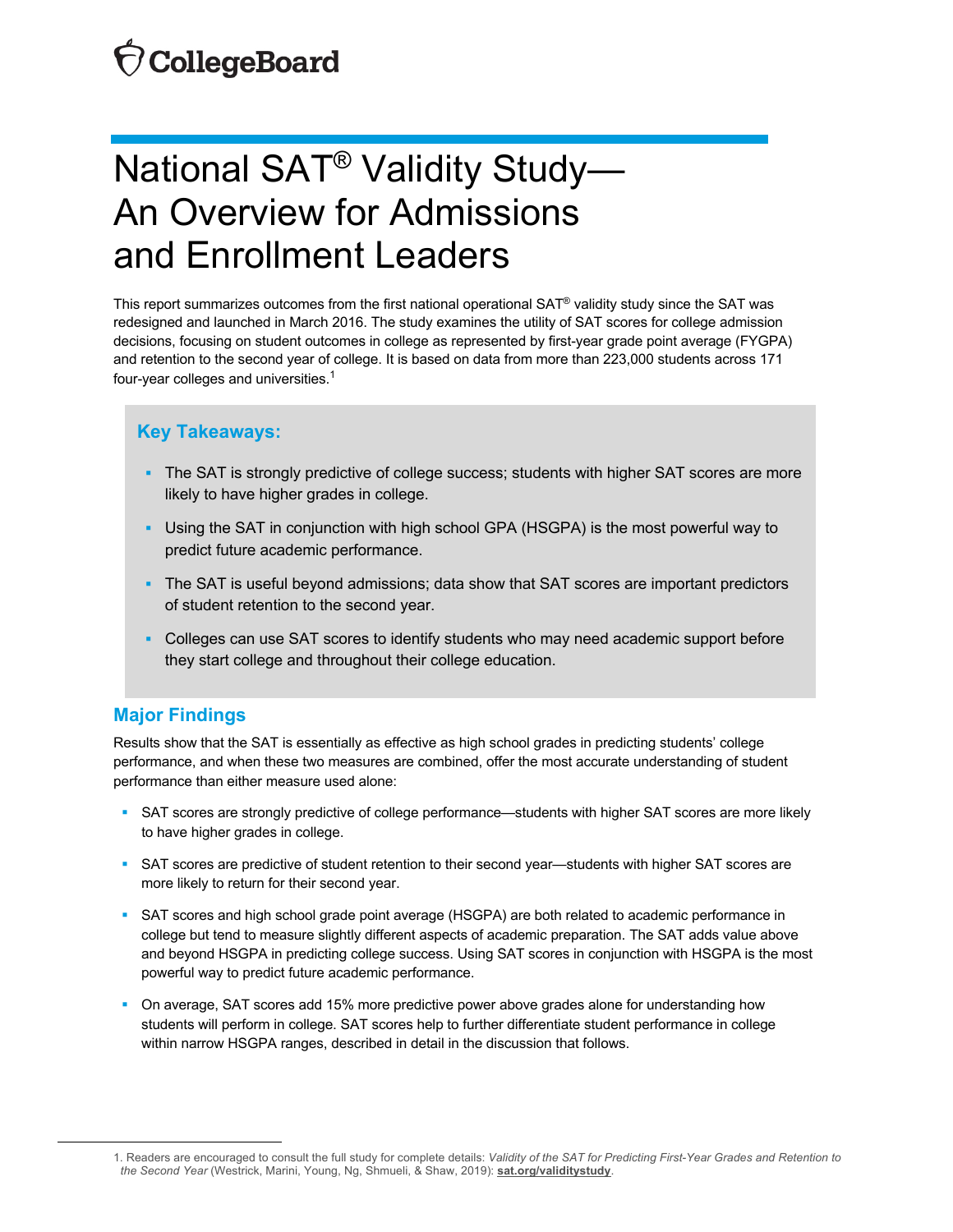## **SAT Score Relationships with First-Year Grade Point Average**

 Students' SAT scores and HSGPA were analyzed to determine the extent to which these measures predict students' FYGPA. Table 1 shows the correlations of the singular predictors and combinations of predictors with FYGPA. Positive correlations indicate that students with higher SAT scores and HSGPAs tend to earn higher grades in college. The adjusted correlations of the different predictors with FYGPA ranged from .47 (SAT Math) to .61 (SAT and HSGPA); the correlation between SAT and FYGPA was .51.<sup>2</sup>

| Predictor(s)                                                                        | Correlation <sup>3</sup> |
|-------------------------------------------------------------------------------------|--------------------------|
| SAT, HSGPA                                                                          | .61(.42)                 |
| <b>HSGPA</b>                                                                        | .53(.33)                 |
| <b>SAT</b>                                                                          | .51(.32)                 |
| SAT Evidence-Based Reading and Writing (ERW)                                        | .49(.29)                 |
| <b>SAT Math</b>                                                                     | .47(0.27)                |
| Note: N = 223,858. References to "SAT" alone include SAT ERW and SAT Math sections. |                          |

### **Table 1: Corrected (Raw) Correlations of Predictors with FYGPA**

 Despite the strength of each variable analyzed individually to predict student collegiate success, the use of these predictors in combination provides institutions with the greatest benefits. When HSGPA and SAT are combined, the correlation with FYGPA jumps to .61, an increase of .08 and a 15% boost in predictive utility over using HSGPA alone.

 These results have implications for campus faculty and administrative leaders who must select students from among many applicants with strong and similar HSGPAs. In this study, for example, over two-thirds of the students report HSGPAs of A or above. When we hold HSGPA constant, however, we gain greater insight into the full range of students' capabilities by understanding their SAT scores (see Figure 1). Based on SAT Total score bands within each narrow HSGPA category, it is evident that the relationship between SAT scores and FYGPA remains positive and increases by SAT score:

- • As HSGPA increases from C+ or lower to A+, the gaps among students within the same HSGPA category, but within different SAT score bands, increase revealing marked differences in their college performance.
- • Isolating those students with HSGPA averages of A+ (the rightmost panel in Figure 1), those earning SAT Total scores between 600 and 790 had a mean FYGPA of 2.32, but students earning SAT Total scores between 1400 and 1600 had a mean FYGPA of 3.66—more than a full letter grade higher than the students with the lower scores but in the same HSGPA group. In other words, despite earning similar grades in high school, these students display significantly variable college outcomes.



<sup>2.</sup> Cohen (1988) defined correlations with absolute values of .50 or higher as large, correlations with absolute values less than .50 and greater than or equal to .30 as medium, and correlations with absolute values less than .30 but greater than or equal to .10 as small.

<sup>3.</sup> Correlations were calculated at the institution-level and then averaged, weighted by the number of students in each institutional analysis. Correlations were then adjusted to account for the selectivity of the student sample and restriction of range, consistent with the Standards for Educational and Psychological Testing (American Educational Research Association, American Psychological Association, and National Council on Measurement in Education, 2014).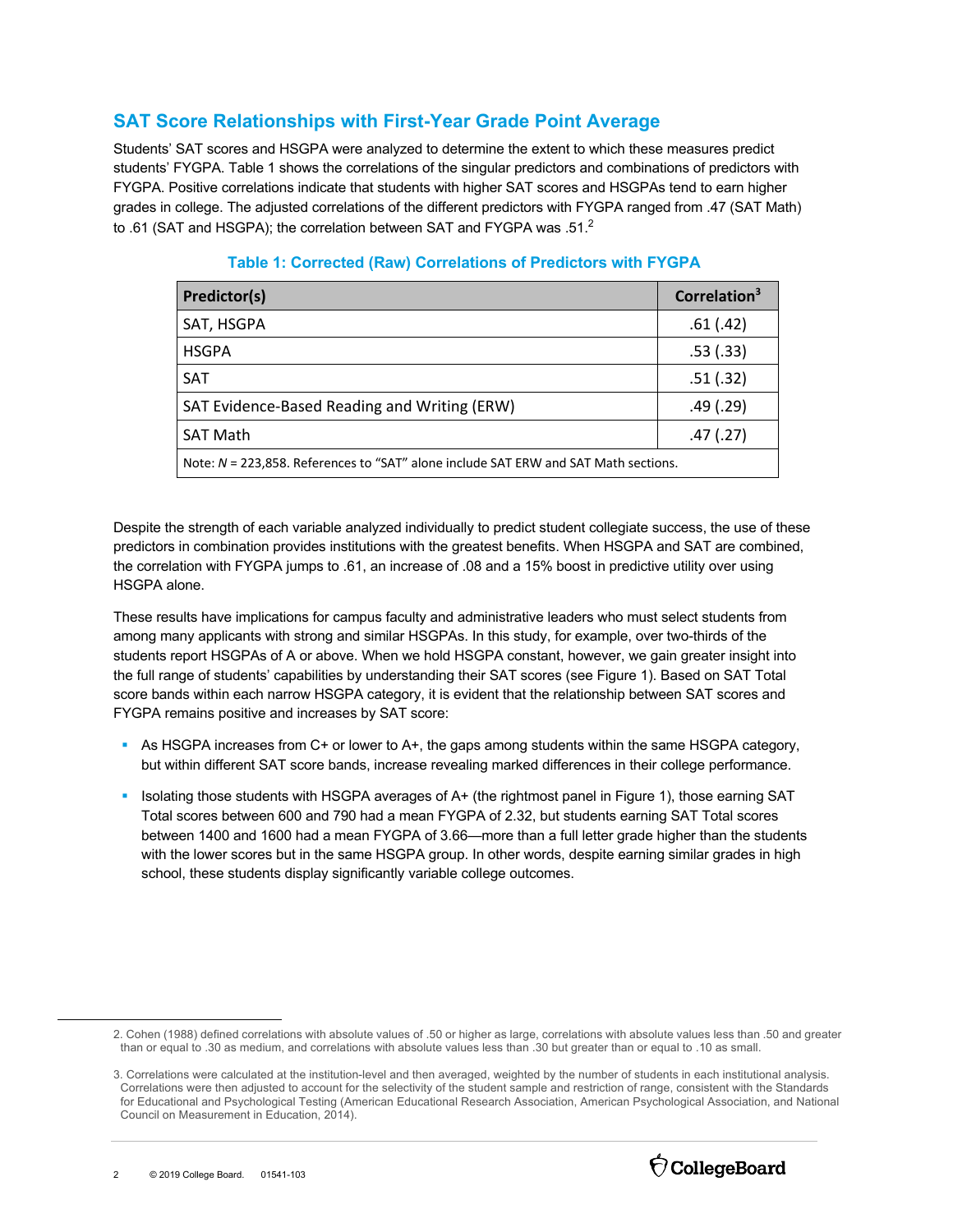

### **Figure 1: Mean FYGPA by HSGPA and SAT total score bands.**

## **SAT score relationships with retention to second year.**

SAT scores also show a positive relationship with retention to the second year at the same institution. As SAT scores increase, the likelihood that a student will return for a second year also increases. Figure 2 shows the average second-year retention rate by SAT Total score bands for students retained at the same institution. For example, students with SAT Total scores between 800 and 990 had a mean retention rate of 72%. In contrast, students with SAT Total scores between 1400 and 1600 had a mean retention rate of 92%.



#### **Figure 2: Mean second-year retention rate by SAT total score bands.**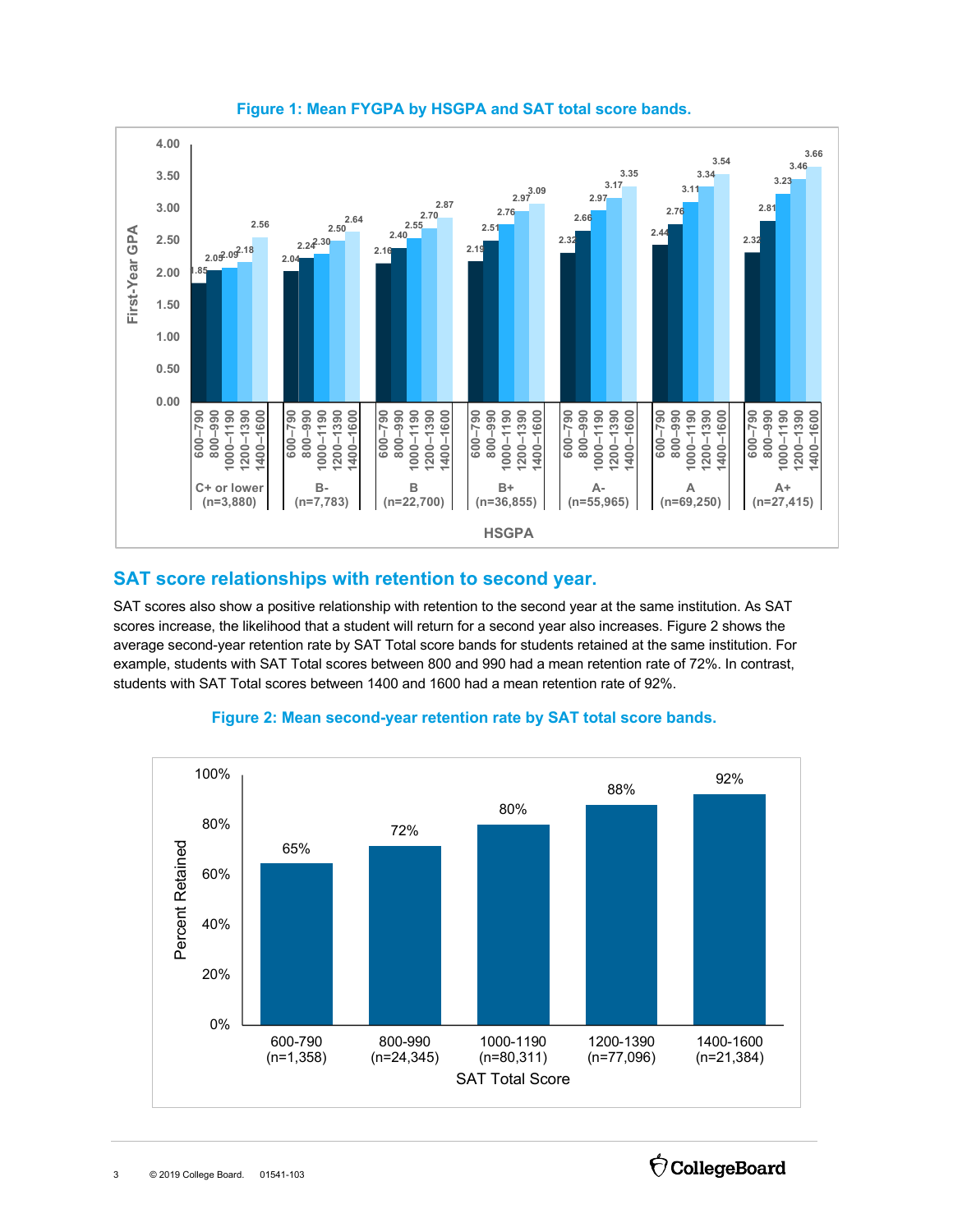Using the SAT with HSGPA provides more nuanced information. Figure 3 depicts second-year retention rates when using HSGPA and SAT scores jointly. The figure shows a positive relationship between SAT scores and retention across all HSGPA categories, especially for students within the A and B HSGPA categories, students who represented more than 98% of the study sample.

- Using SAT score bands within each HSGPA category, the data show the relationship between SAT scores and retention remains positive and increases by SAT score.
- Even among students with higher HSGPAs, we see the added SAT value in understanding student retention. Even among students with A+ HSGPAs, retention rates vary by as much as 32 percentage points.



#### **Figure 3: Mean second-year retention rate by HSGPA and SAT total score bands.**

Combining HSGPA and SAT information reveals additional insights about student performance in college that are not evident to an institution when using either measure alone. Understanding these differences allows campuses the flexibility to admit students who demonstrate a wide range of academic capabilities, directing those needing specific assistance to targeted programs designed to sustain and improve their likelihood of success.

## **Predicting Retention and Identifying Students at Risk of Departure**

Students who largely under- or overperform in college—compared to their predicted performance based on SAT and HSGPA—are at greater risk for departure (Shaw & Mattern, 2013). By calculating students' actual and predicted performance in college using SAT and HSGPA data, students can be classified into two groups: those who perform as expected or better, and those who underperform in their first-year of college. Figure 4 shows retention rates for students who underperform and those who perform as well as expected or better. Eightyseven percent of students who performed as expected or better returned for the second year, while only 40% of students who underperformed returned for the second year. The likelihood of underperforming students returning for the second year dramatically decreases as institutional admission selectivity decreases.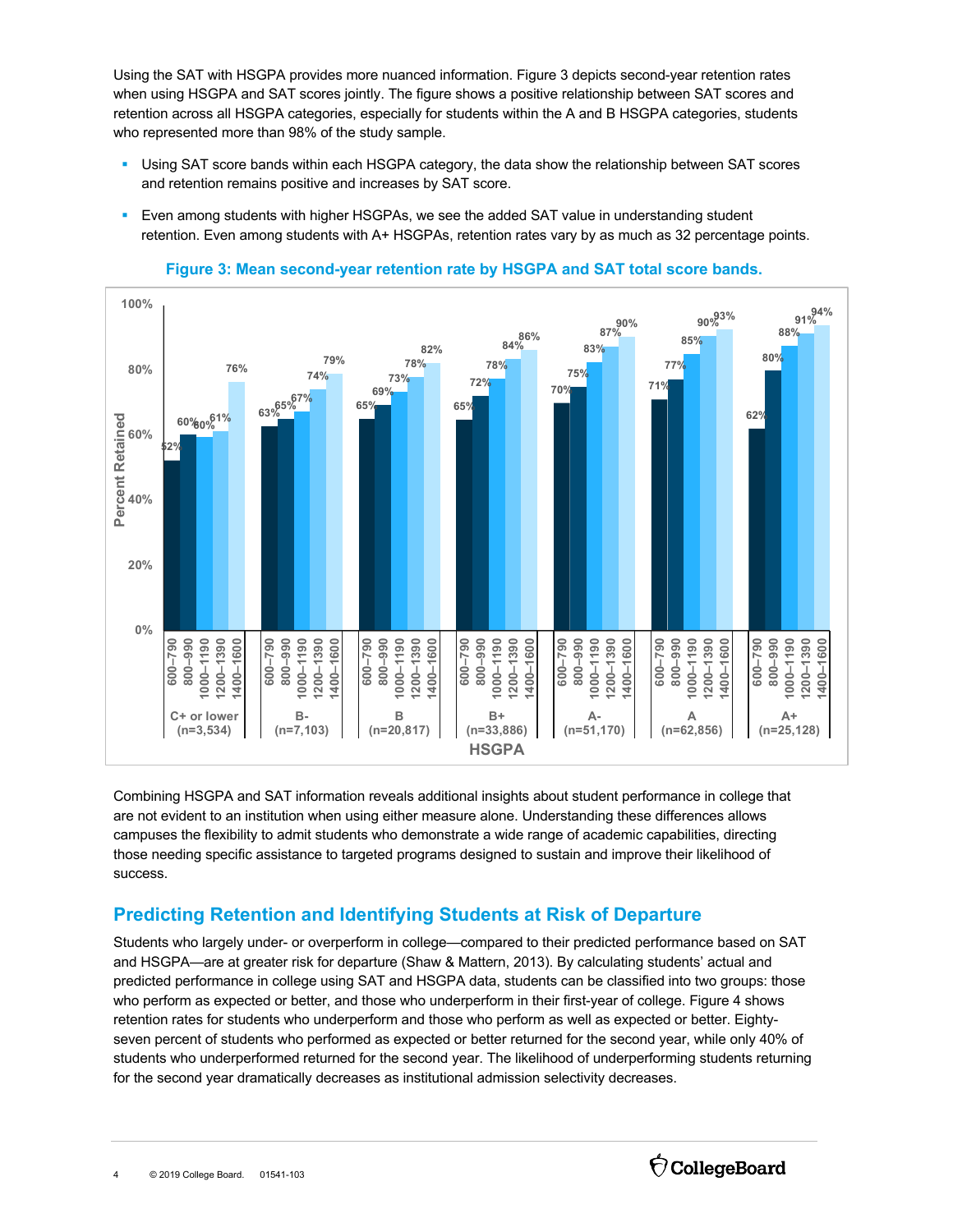

**Figure 4: Retention rates of students underperforming and performing as expected or better, total sample and by institutional admittance rate.** 

Arriving at a predicted FYGPA for students using both HSGPA and SAT scores—and comparing these data with a student's actual college performance—is a simple and powerful way to find and serve students who may be at risk for leaving the institution. Of course, not all students classified as underperforming, and therefore at greater risk for departure, have a low FYGPA. In this sample, 24% of the students classified as underperforming had a FYGPA of 2.00 *or* higher, a FYGPA that many consider an acceptable minimum for avoiding academic probation. By taking account of their predicted performance (based on SAT scores and HSGPA), admissions and enrollment leaders have information to proactively flag students as being at risk for dropping out.

## **Next Steps**

Future research will examine SAT validity by institutional and student subgroups and will expand the analysis of the relationship between SAT scores and other college outcomes, including course-specific grades, later college performance, and degree completion. Future briefs will highlight how the SAT, along with other measures of students' achievements, can serve the needs of higher education admissions and enrollment leaders.

#### **References**

- American Educational Research Association, American Psychological Association, and National Council on Measurement in Education (2014). *Standards for educational and psychological testing*. Washington DC: AERA.
- Cohen, J. (1988). *Statistical power analysis for the behavioral sciences* (2nd ed.). Hillsdale, NJ: Erlbaum.
- Shaw, E. J., & Mattern, K.D. (2013). Examining student under- and overperformance in college to identify risk of attrition. *Educational Assessment, 18*(4)*,* 251–268.
- Westrick, P. A., Marini, J. P., Young, L., Ng, H., Shmueli, D., & Shaw, E. J. (2019). *Validity of the SAT for predicting first-year grades and retention to the second year*. New York: College Board. Available at **[sat.org/validitystudy.](http://sat.org/validitystudy)**

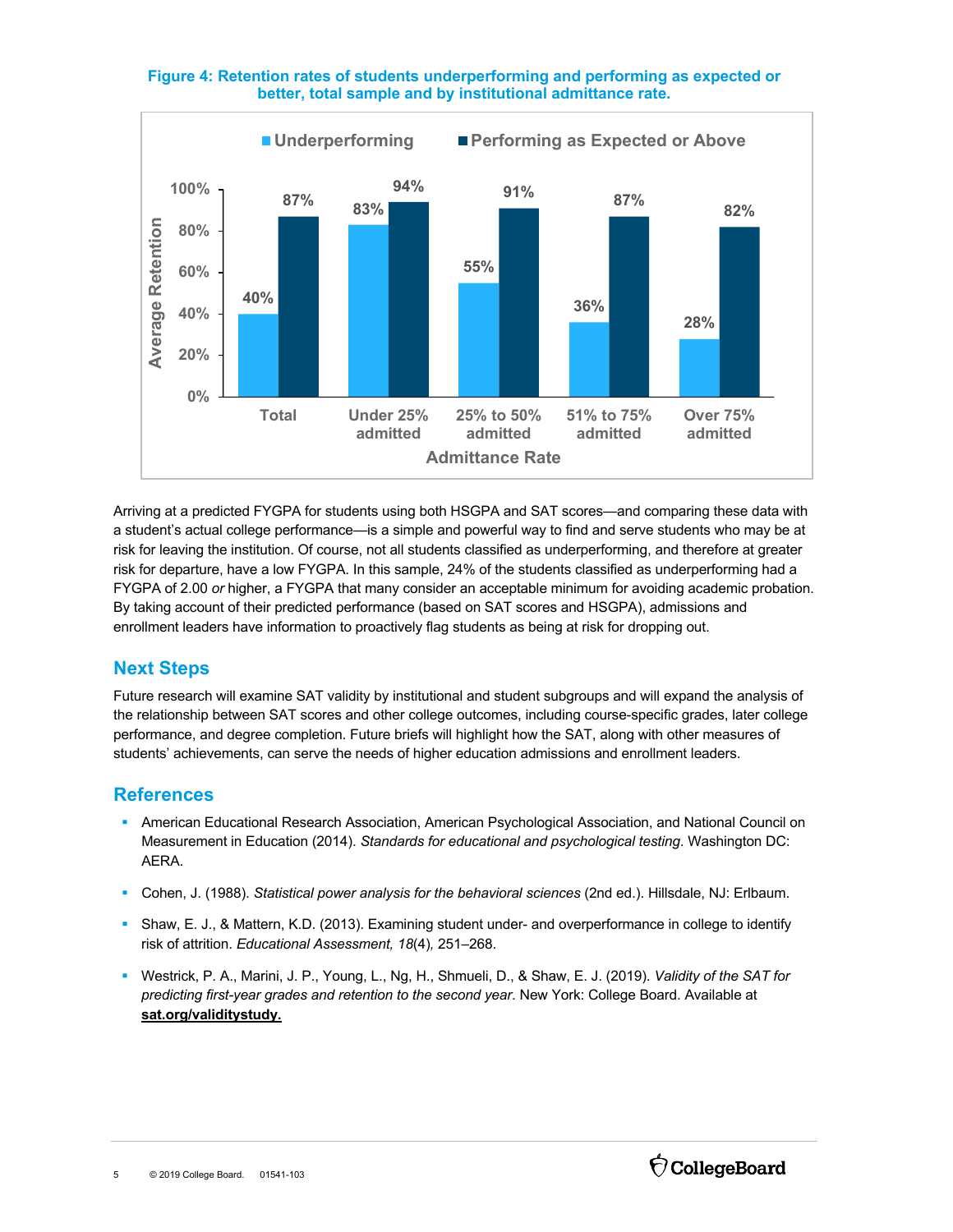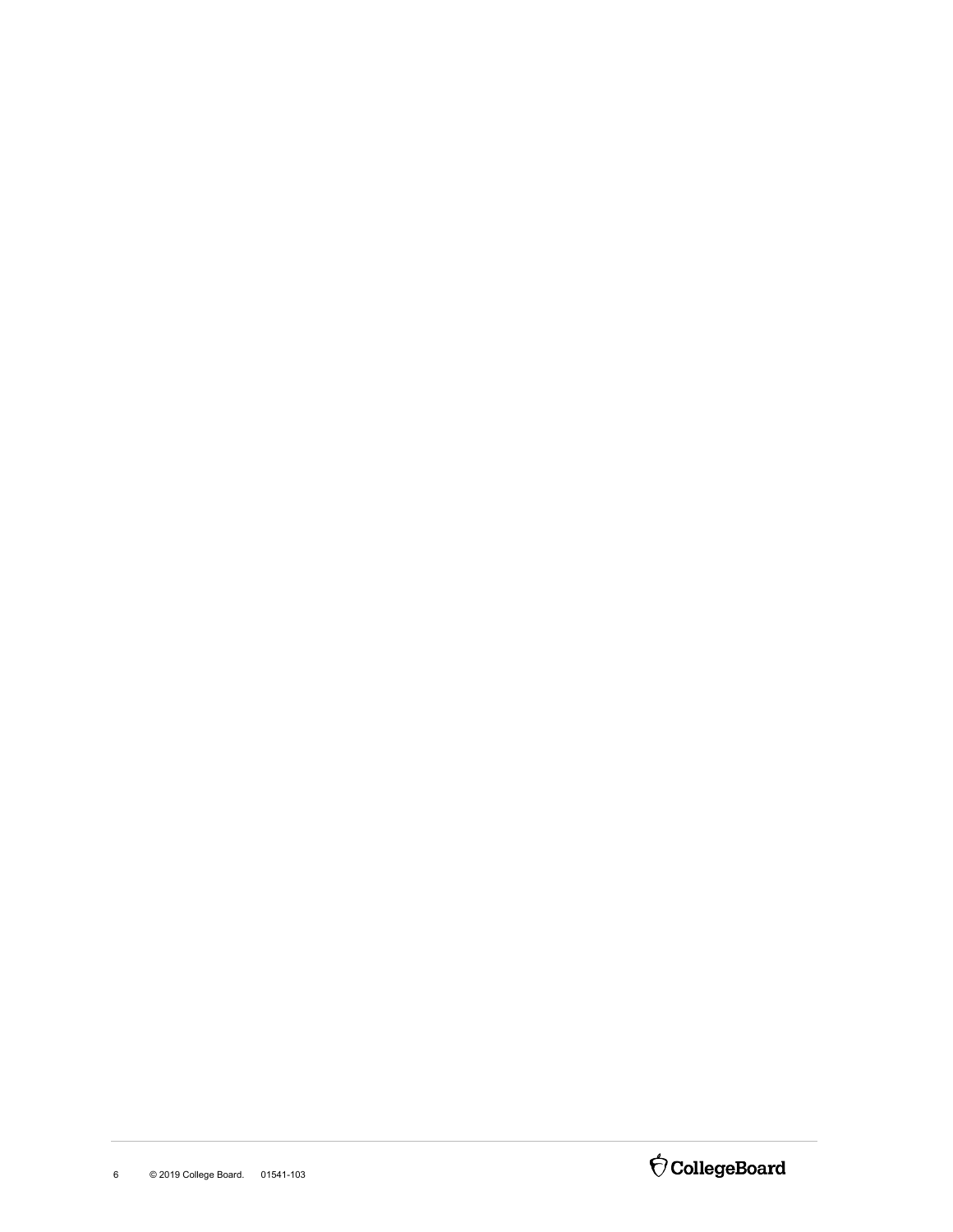